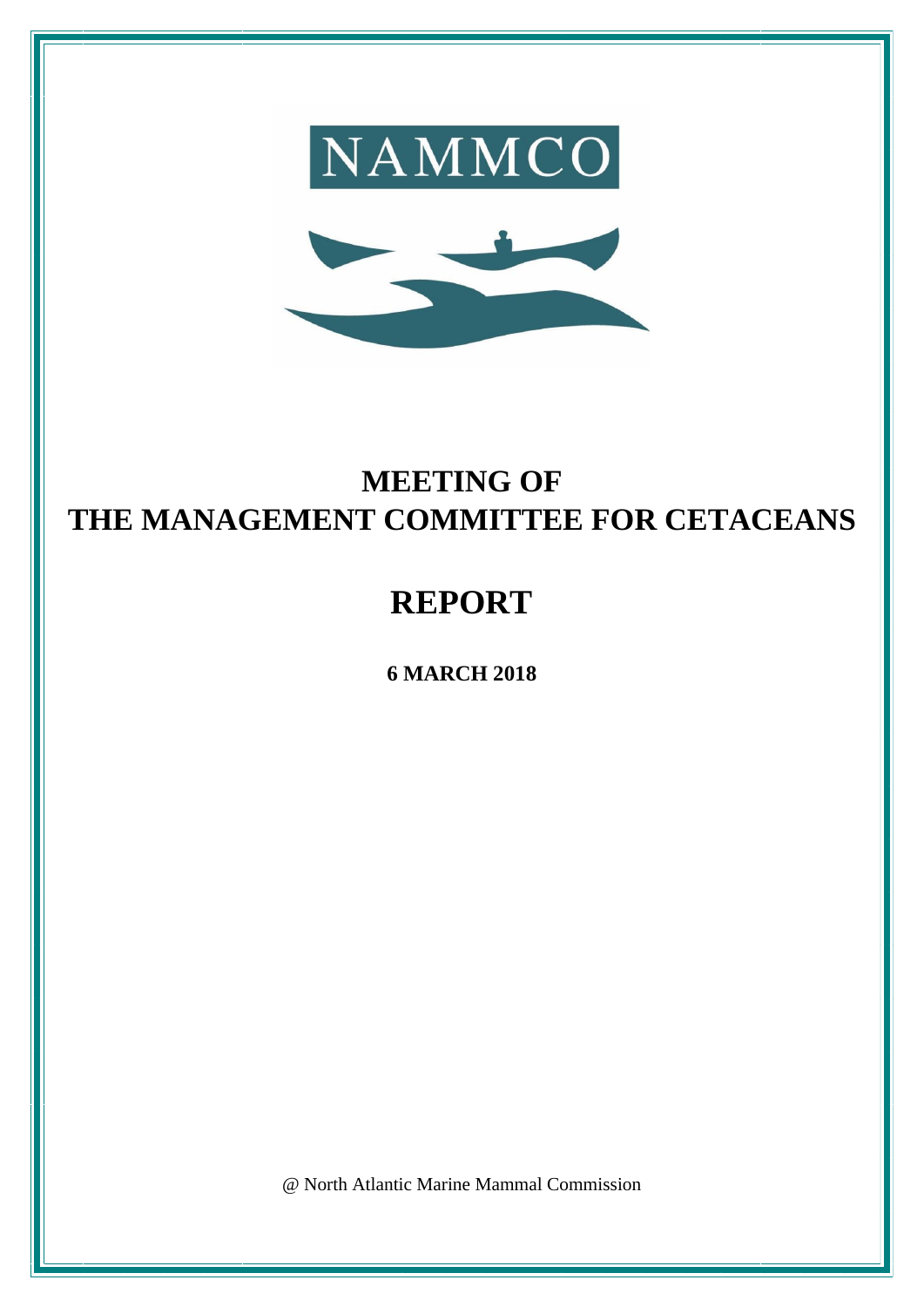Please cite this report as: NAMMCO (2018) Report NAMMCO MCC 6 March 2018

# **NAMMCO**

*Postbox 6453, Sykehusveien 21-23, N-9294 Tromsø, Norway, +47 77687371, [nammco-sec@nammco.no,](mailto:nammco-sec@nammco.no) [www.nammco.no,](http://www.nammco.no/) [www.facebook.com/nammco.no/](http://www.facebook.com/nammco.no/)*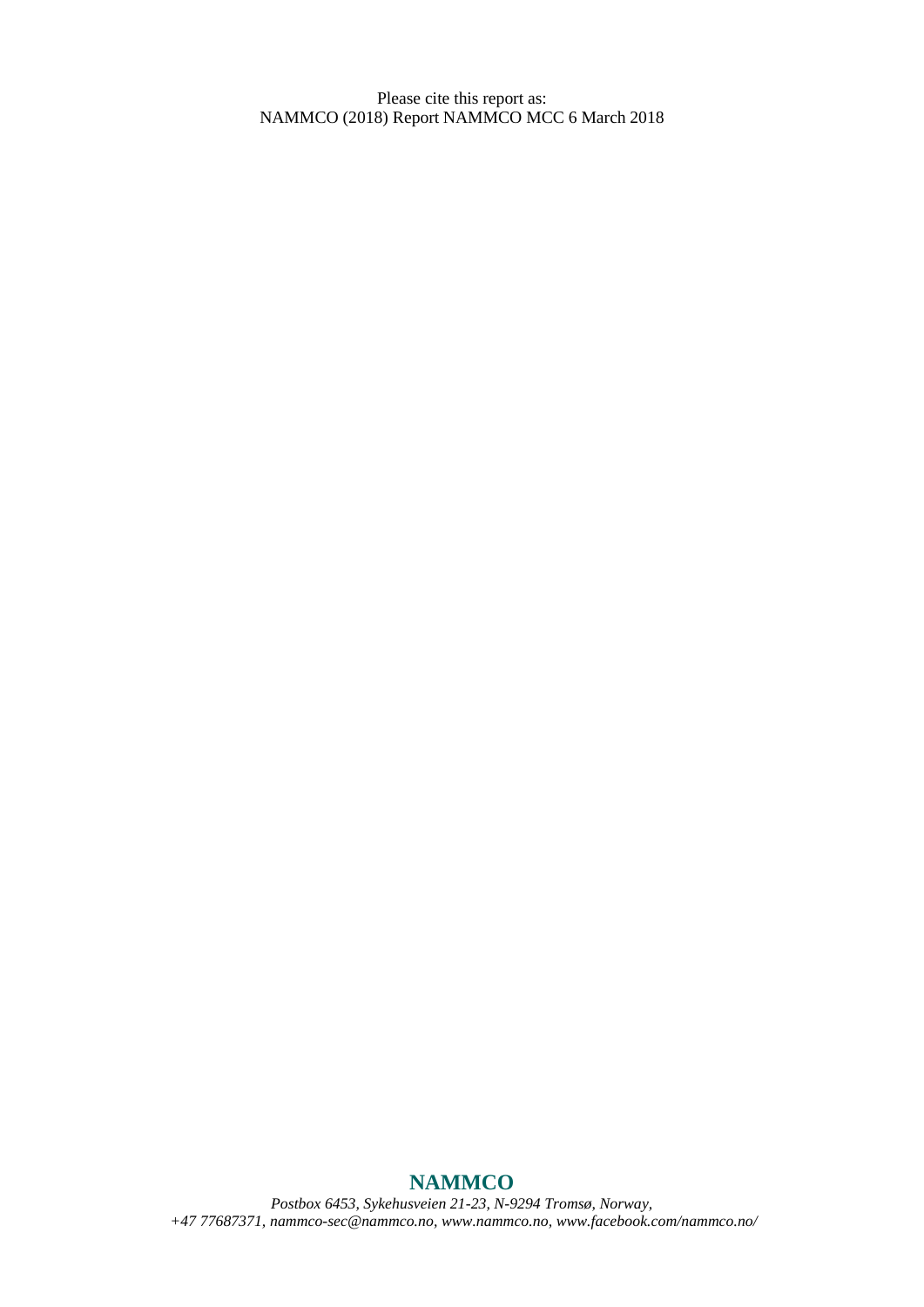## **MEETING OF THE MANAGEMENT COMMITTEE FOR CETACEANS 6 March 2018, Tromsø, Norway Report**

## **1. CHAIR'S OPENING REMARKS**

Nette Levermann (GL) welcomed the delegates, observers, and invited participants to the meeting of the Management Committee for Cetaceans (MCC).

## **2. ADOPTION OF AGENDA**

The agenda was adopted and the list of documents reviewed, both documents are contained in Appendices 1 and 2 respectively.

The Chair drew attention to the following documents:

- NAMMCO/26/MC/05 summarising past proposals for conservation and management and responses to these
- NAMMCO/26/MC/06 summarising past requests to the Scientific Committee and responses
- NAMMCO/26/08 "Report of the  $24<sup>th</sup>$  Scientific Committee

#### **3. NASS**

## **Review of requests by Council for advice from the Scientific Committee**

Levermann noted that there are various requests that are species-specific, and those will be discussed under each species.

#### **Update from Scientific Committee**

Bjarni Mikkelsen (FO), the Vice-Chair of the SC, updated the MCC on the progress of the NASS2015 project, and plans for the future.

#### NASS 2015

An Abundance Estimates WG is scheduled for 22-24 May 2018. The SC **recommended** that the remaining NASS funds (from Norwegian Ministry of Foreign Affairs grant) will be used for completing all the 2007 and 2015/16 analyses as well as conducting a joint analysis of the abundance of common minke whales in Central North Atlantic (NCA). These estimates will be presented to the May Abundance Estimate WG and generate publications to be included in the next NASS volume.

#### Future Surveys

The next NASS survey should be in 2022-2023. The SC **strongly recommends** that attempt be made to conduct again a trans-Atlantic coordinated survey and charge the Secretariat to explore what are the present plans and how much flexibility they encompass.

#### SMM Workshop

Mikkelsen updated the MCC on the results of the workshop organised by NAMMCO and held 28 and 29 October 2017 in conjunction with the recent SMM conference, "Cetacean distribution and abundance in the North Atlantic". There were two main goals of the Workshop, with the second being the most relevant to this agenda item.

The workshop participants considered that a North Atlantic-wide modelling effort could be of value for a number of reasons. It could help in understanding the large-scale distribution of several species, and why those distributions change over time. It could also be useful in predicting future distribution based on predicted changes in the ocean environment. Habitat modelling may identify areas that are likely to have large numbers of animals but which have not been sampled adequately by surveys.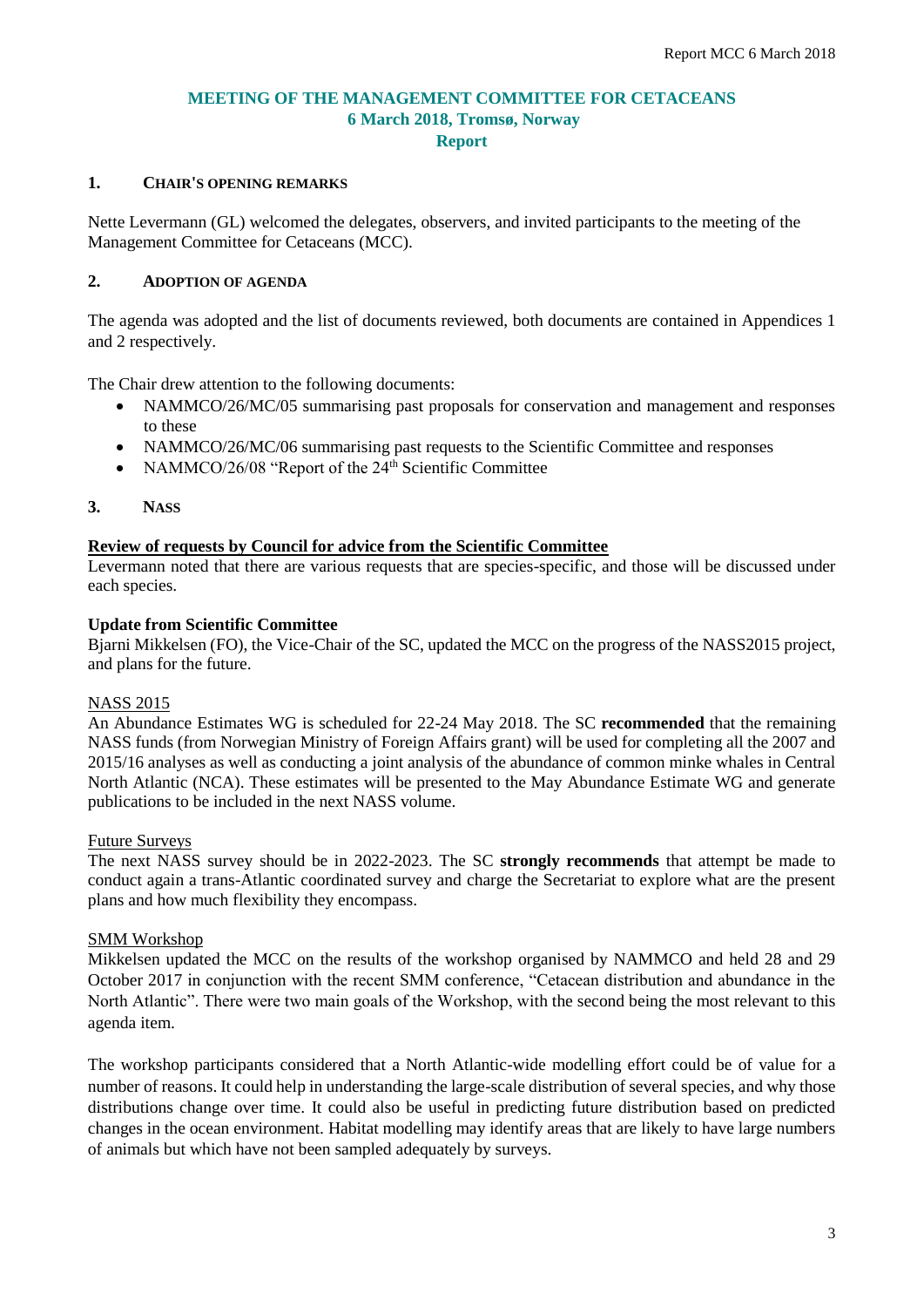## **Comments and Discussion by the MCC**

Regarding the recommendations of the SC on the future NASS, the MCC asked if a budget has been discussed, and noted that there have been issues in the past regarding budgeting for the previous NASS and that it would be optimal to avoid such an issue with the next NASS. Iceland further commented that the budget cycles in Iceland are now 5 years, and the next budget proposal for 2019-2023 has already been submitted to the government. The MCC stressed that the SC should be aware of this budget situation.

The Secretariat informed the MCC that it is quite early in the planning process and thus far the SC has not discussed any budget for the next NASS. Prewitt noted that the SC needs guidance on what year they should aim for, taking into account the budget situation.

The MCC **recommends** that the SC continue with the planning process with developing a proposed budget as the first priority, and that the timing of the survey will be discussed by NAMMCO once these budget estimates are presented.

The MCC noted the plans of the SC/AEWG to have these remaining abundance estimates presented to the AEWG meeting.

## The MCC **endorsed**

- The previous recommendation (SC/23) that surveys should be repeated more frequently in areas where declines have been observed
- The recommendation that attempt to get trans-Atlantic coverage for the next NASS. The MCC further noted that they would like to include Russia in this discussion

The MCC awaits a proposed budget for the next NASS before it can endorse the recommendation for the timing of the next NASS.

## **4. CONSERVATION AND MANAGEMENT MEASURES FOR WHALE STOCKS**

- Review of requests by Council for advice from the Scientific Committee
- Report from the Scientific Committee
- Proposals for Conservation and Management
- Recommendations for Research
- Updates from Member Countries

## **4.1. Fin whale**

## **Review of requests by Council for advice from the Scientific Committee**

• **R-1.7.12-2014** *(ongoing): Greenland requests the SC to give information on sustainable yield based on new abundance estimates expected from TNASS2015 for all large baleen whales in West Greenland waters*

## **Update from the Scientific Committee**

Based on the advice from NAMMCO (endorsed at NAMMCO-25), MFRI gave this advice to the Ministry: *For the period 2018-2025, MFRI advises that annual catch of fin whales should be no more than 161 animals from the East-Greenland/West-Iceland management area (EG/WI) and 48 fin whales from the East-Iceland/Faroes management area (EI/G;* https://www.hafogvatn.is/static/extras/images/Langreydur174.pdf)

## **Updates from Member Countries**

Greenland informed the MCC that the quota from IWC is 19 fin whales, and 8 were caught in 2017. The hunting period is from 1 January to 31 December.

## **Comments and Discussion by the MCC**

The MCC noted the report of the SC.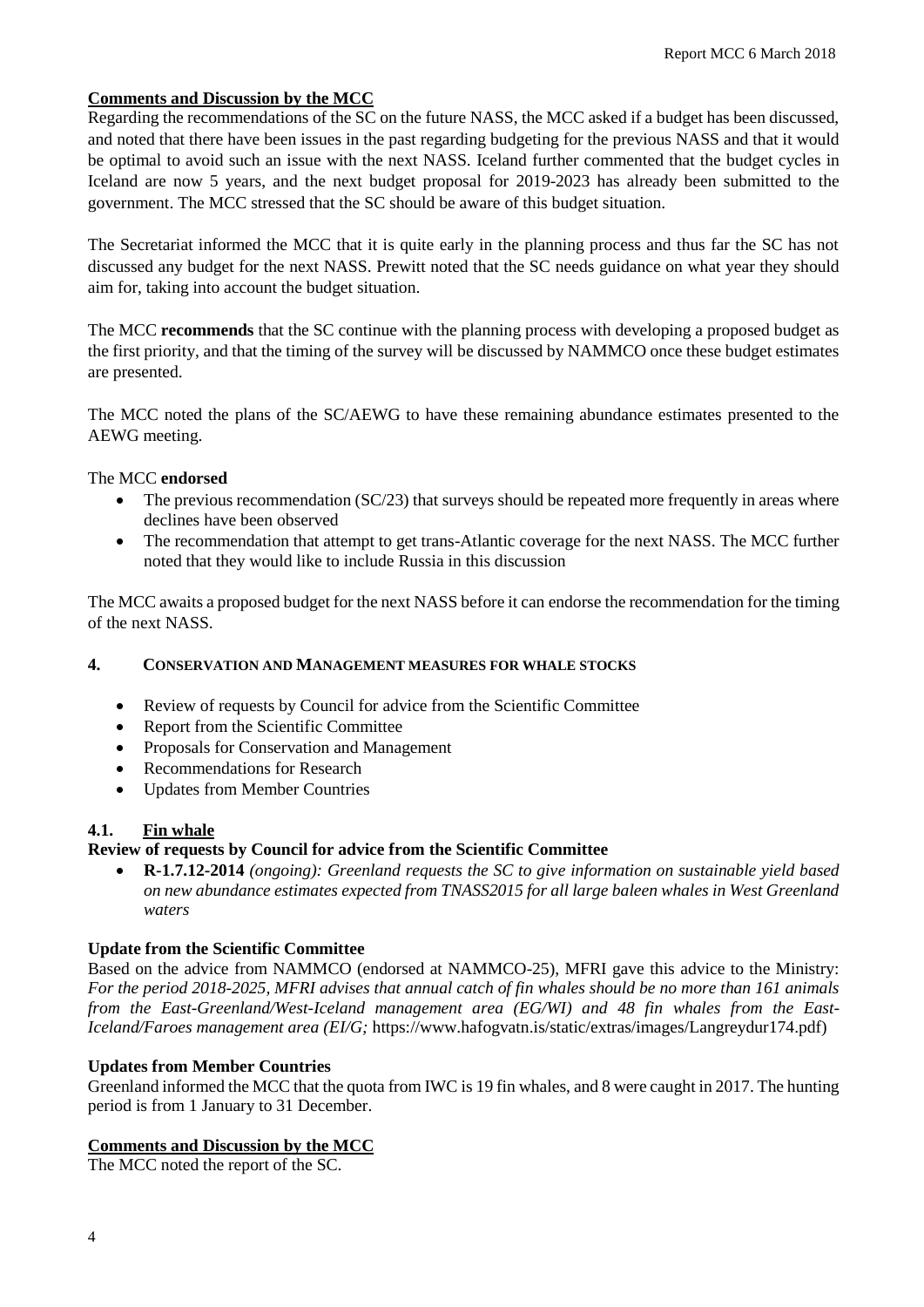## **4.2. Humpback whales**

## **Review of requests by Council for advice from the Scientific Committee**

• **R-3.2.4-amended 2014** *(ongoing): … to provide advice on future catch levels of humpback whales in West Greenland at different probability levels for a non-declining population evaluated over a 5-year period, similar to the procedure for the advice generated for beluga, narwhal and walrus. The advice should include the latest abundance estimate*

## **Update from Scientific Committee**

#### Large Whale Assessment WG

The Large Whale Assessment WG met in January 2017 and the humpback whale section of that report was discussed at the SC-24 meeting. The SC reiterates its **recommendation** that the SLAs that are developed in the IWC be used for advice for large whales in Greenland.

*Abundance:* The 2007 abundance was updated with a new analysis that included new diving data – **2,704** (CV=0.34). For the 2015 estimate, a fully corrected abundance estimate of 1,321 (CV=0.44, 95% CI: 578- 3,022) whales in 2015 was adopted by the Abundance Estimation WG (SC/23/15). The IWC AWMP meeting in December 2016, however, and reviewed and adopted a fully corrected estimate of **1,008** (CV=0.38, 95% CI: 493-2,062), which is considered to be the best estimate because a very small sample sizes in some strata led to a higher variance in the old estimate.

The SC adopted both of these estimates and noted that an exchange of individuals between East and West Greenland may explain the difference in the estimates between 2007 and 2015 (a humpback whale that was tagged around Nuuk in 2017 moved to East Greenland during the summer).

## *Advice from the SC*

The SC **advises** that annual strikes of no more than 25 humpback whales off West Greenland are sustainable from 2019 to 2024.

## Future Research

The SC **recommends** that information be collected on possible movements of individuals between summering areas in the North Atlantic (e.g. satellite tagging, biopsies, photo-ID etc.).

## **Further updates from SC**

- During Barents Sea surveys, humpbacks were observed much further north than previous.
- Humpback whales continue to visit northern Norway... tagging results that show similar movement patterns compared to previous tagging studies in Iceland and Norway
- Iceland during capelin surveys, in 2015, 7,083 humpbacks and 4,923 fins were estimated to be present on the capelin grounds. Observations during the last 2 years have been similar but insufficient effort was obtained to produce estimates
- A research project on the relationship between capelin and humpback whales is planned for the autumn of 2018 in Icelandic and East Greenlandic waters involving satellite tracking, biopsy sampling and photo-identification
- GINR is satellite tagging and collecting biopsies from humpback whales in Nuuk fjord in west Greenland, and also in east Greenland. (see above)
- Regarding photo-ID studies, the SC encourages researchers to work on collaborative efforts, especially between the NAMMCO countries, but also with organisations outside of NAMMCO…photo-ID databases are more valuable for looking at broad-scale movements when they cover large areas of the North Atlantic

## **Updates from Member Countries**

Greenland reported that there was a quota from IWC was for 10, and 2 were caught in 2017. The hunting period from 1 January to 31 December

## **Comments and discussion by the MCC**

The MCC noted that as a matter of principle NAMMCO does not base management objectives on "Needs Statements." NAMMCO does not recognise the concept of "aboriginal subsistence whaling" and does not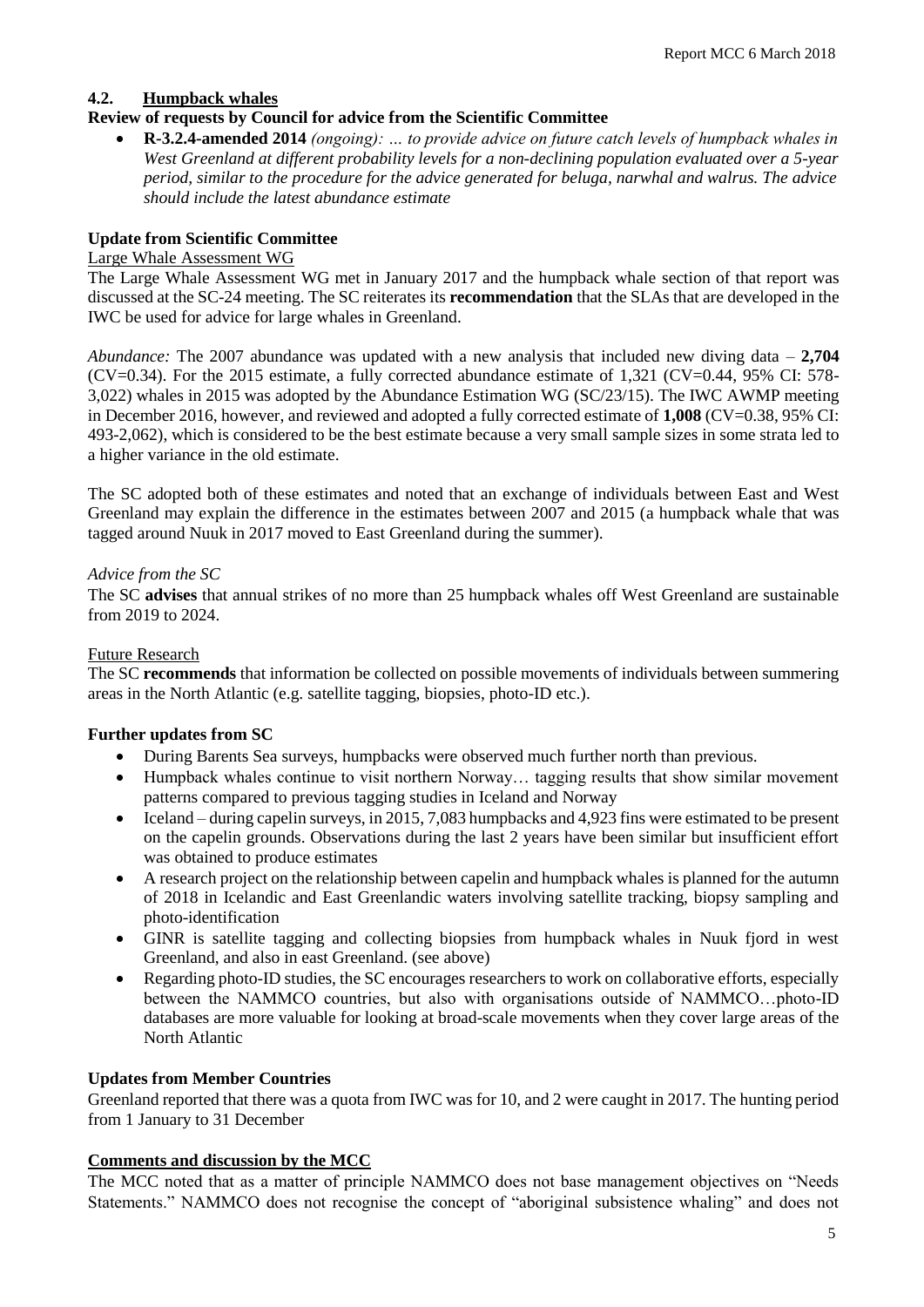categorise the use of resources based on the people using the resources. The advice in NAMMCO is based on science and sustainable use. Therefore, this management advice from the SC to use the SLA does not follow the principles of NAMMCO and therefore the MCC considers this request as not answered. The MCC **reiterates request R-3.2.4** from 2016, and further draws the attention of the SC back to the comments by the MCs made in 2016, both at the joint meeting of the MCs (point 5.4) and at the meeting of the MCC (point 5.2). Furthermore, while this issue has arisen for humpback whales, the MCC noted that it applies to advice given for all large whales.

Mikkelsen noted that there are other modelling options aside from the SLA (RMP, Bayesian modelling, etc.) that could be used to answer this request.

The MCC noted the new abundance estimate in West Greenland and the report of the SC. The MCC also **endorsed** the **recommendation** for research on possible movements of individuals between summering areas in the North Atlantic (e.g. satellite tagging, biopsies, photo-ID etc.).

## **4.3. Common minke whales**

## **Review of requests by Council for advice from the Scientific Committee**

• **R-1.7.12***-***2014** *(ongoing): Greenland requests the SC to give information on sustainable yield based on new abundance estimates expected from TNASS2015 for all large baleen whales in West Greenland waters* 

Greenland requested an explanation from the SC on why this request has not been answered and noted that this request is a priority. This request should be dealt with by a LWAWG meeting, and is not on our work plan for the next few years. FAC should discuss this issue at their next meeting in November.

## **Update from Scientific Committee**

The SC reviewed the advice given by the LWAWG, which was endorsed by NAMMCO-25. The SC has endorsed the **recommendations** of the WG for work to be done at the next meeting, which includes testing of a management variant that includes catches in the CM area.

There have been many sightings during the recent survey conducted in the Barents Sea, which suggests a more easterly distribution of common minke whales. Unfortunately, permission for the survey to be extended into the southeastern Barents Sea was not granted by Russia.

Three common minke whales were satellite tagged in summer 2017 in West Greenland. Genetics samples have been/are being collected from the hunts in Norway and Greenland.

## **Updates from Member Countries**

Greenland informed the MCC that the quotas from the IWC are 164 common minke whales in West Greenland, and 12 common minke whales in East Greenland. In 2017, 133 common minke whales were caught in West Greenland, including 4 struck and lost. In East Greenland, 10 were caught in 2017, including 1 struck and lost. There were 30 approved whaling boats with harpoon guns and about 400 smaller boats active in whaling in 2017. One infraction of national legislation was reported, however the issue was dismissed by the police after an investigation.

The Government of Greenland is working on revising the executive order on hunting of large whales, but it is unclear when this will be adopted. The goal of the revision is to change the start of the hunting season of common minke whales so that it takes into account the wish of the hunters to start in mid-March and end 14 December. The current IWC schedule includes a season that is 9 months is total season, however Greenland wishes to adjust this to account for changes in distribution due to climate change.

Norway informed the MCC that the 2017 quota was 999 animals, with a hunting season from 1 April – 15 September. Eleven vessels participated, with 432 animals caught, including 1 struck and lost.

Iceland informed that 2 vessels were active in 2017, and 17 animals were caught.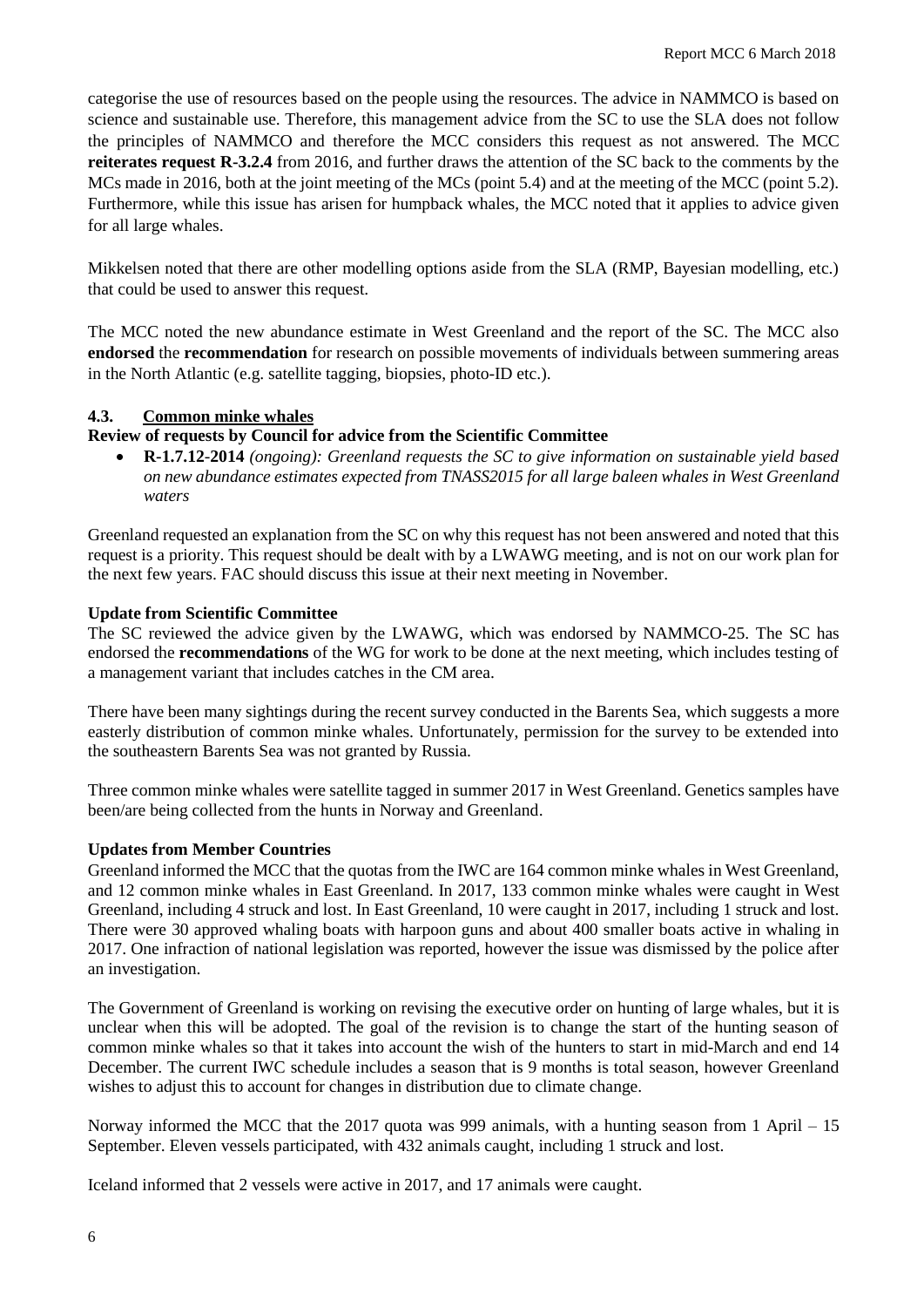## **Comments and discussion by the MCC**

The MCC noted the report of the SC and updates from member countries.

## **4.4. Beluga**

## **Review of requests by Council for advice from the Scientific Committee**

- **R-3.4.9-2005** *(ongoing): …effects of human disturbance, including noise and shipping activities, on the distribution, behaviour and conservation status of belugas and narwhals, particularly in West Greenland*
- **R-3.4.11-2008** *(standing): update the assessment of both narwhal and beluga*
- **R-3.4.14-2016** *(ongoing): The Council requests the SC to examine the data existing on beluga in East Greenland (sightings, strandings, by-catch and catch) and examine how this material can be used in an assessment process and advice on how this data can be improved.*

The SC responded to R-3.4.11 last year (SC/23) that it was not possible because of lack of information, and there is no new information this year (SC/24).

## **Update from the Scientific Committee**

The NAMMCO-JCNB JWG was held in Copenhagen, Denmark, during 8-11 March 2017. The JWG discussed the life history parameters used in the modelling, stock structure, and hunt removals in Greenland and Canada.

#### **Recommendations**

The JWG **recommended** genetic analysis for stock identity of the summer takes in Greenland.

The JWG reiterated its past **recommendation** that more accurate, and recent, struck and lost data is needed. Struck and lost is likely different for hunting method, season, etc., and the JWG recognizes that it is difficult to collect data on loss rates. However, knowing struck and lost rates is more important in areas where the quotas are small, and these hunts could be prioritised for data collection.

## Advice from the SC

## *Assessment and Advice- West Greenland*

An updated assessment for West Greenland beluga (a component of the Eastern High Arctic-Baffin Bay stock) with new catch data and the new priors as agreed by the JWG. The model estimated a decline from 21,180 individuals in 1970 to a minimum of 8,470 in 2004, and it projects an increase to an expected 11,610 individuals in 2023 (assuming post 2016 catches of 225). These results are similar to those of the last assessment, and the JWG agreed to re-iterate the previous advice (**320/year during 2015-2020**), which remains valid until 2021.

## *Reiteration of Past Advice*

The SC reiterates the previous advice from 2005 and 2012 about seasonal closures. The following seasonal closures are recommended:

- Northern (Uummannaq, Upernavik and Qaanaaq): June through August
- Central (Disko Bay): June through October
- Southern (South of Kangaatsiaq): May through October.
- For the area south of 65°N, it is recommended that no harvesting of beluga be allowed at any time.

The function of these closures is to protect the few belugas that may remain from historical summer aggregations in Greenland, and to allow for the possibility of reestablishment of the aggregations. The SC noted that the quotas given by the Government of Greenland included catches in these areas.

## **Updates from Member Countries**

In Greenland, the 2018 quota of 340 follows scientific **recommendations**, except for the advice on seasonal limitation, which Greenland has chosen not to follow. In 2017 the catches were 196 from a quota of 340.

Greenland noted that they will need advice on a new technical quota for the Qaanaaq area starting from 2019. The scheduled meeting of the NAMMCO-JCNB JWG in 2019 will not meet in time to provide this advice. Greenland commented that they will look into this issue.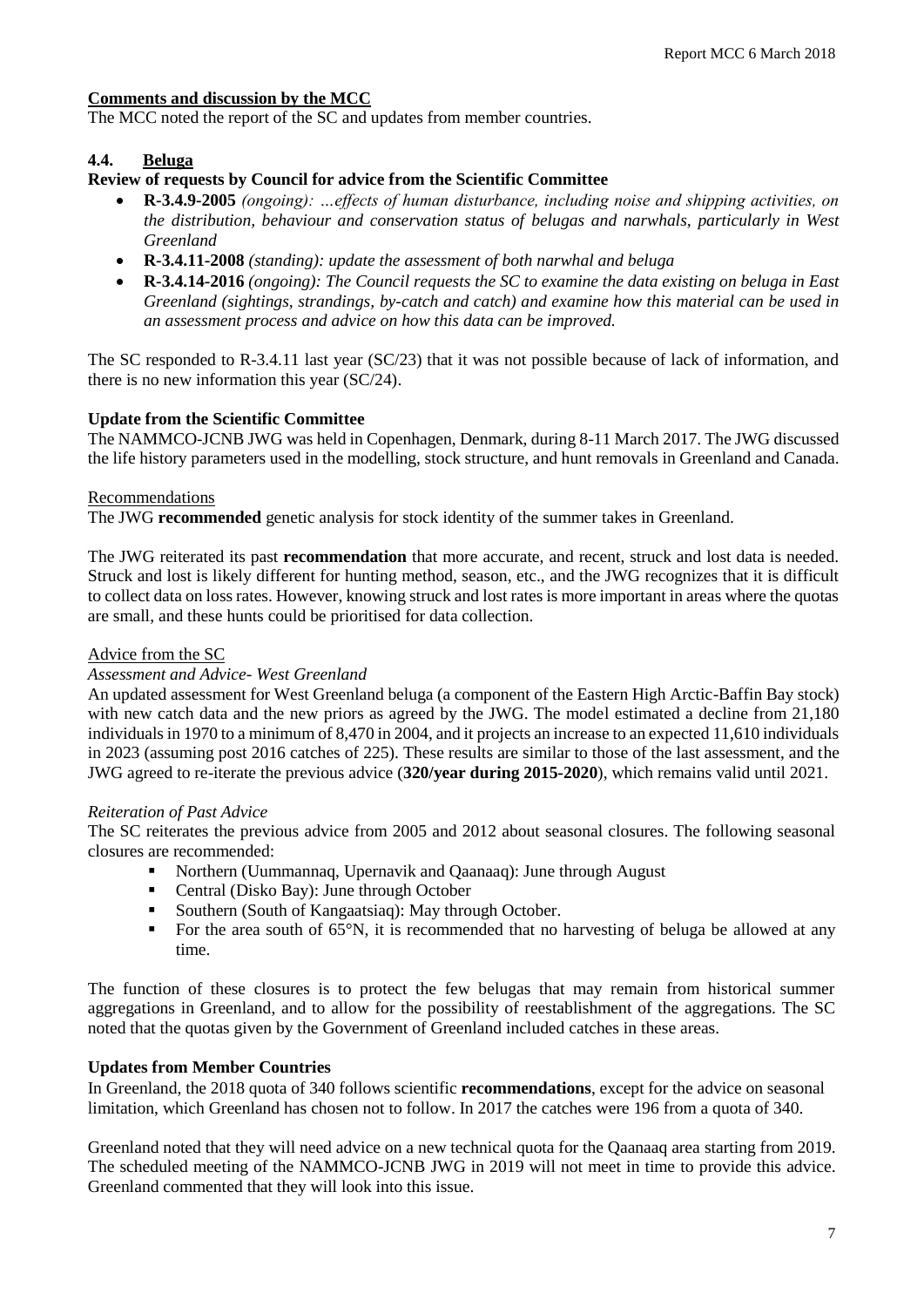Greenland has not implemented the recommended seasonal closures because it sees it as not sufficient to use seasonal closures to rebuild a stock that is not there, because of other non-hunting activities found in the areas, including fisheries activities.

## **Comments and discussion by the MCC**

The MCC noted the report of the SC and **endorsed** the catch advice for West Greenland, more accurate and recent struck and lost data, and genetic analysis for stock identity of the takes in West Greenland. The **recommendation** for seasonal closures was not endorsed.

## **4.5. Narwhal**

## **Review of requests by Council for advice from the Scientific Committee**

- **R-3.4.9-2005** *(ongoing): provide advice on the effects of human disturbance, including noise and shipping activities, on the distribution, behaviour and conservation status of belugas, particularly in West Greenland; narwhal added at NAMMCO 23*
- **R-3.4.11-2008** *(standing): update the assessment of both narwhal and beluga*

## **Update from the Scientific Committee**

The NAMMCO-JCNB JWG was held in Copenhagen, Denmark, during 8-11 March 2017. The JWG discussed the life history parameters used in the modelling, stock structure, and hunt removals in Greenland and Canada.

Regarding R-3.4.9, the SC commented on habitat concerns for narwhals, including disturbance issues. Studies of the short-term effects of seismic exploration on narwhals in Scoresby Sound were conducted in 2017, after the JWG met, but before the SC. Narwhals are considered particularly susceptible to disturbance and are one of the least studied cetaceans when it comes to effects of anthropogenic activities. This aim of this study was to assess the short-term effects of sound from airgun pulses on narwhals in a closed fjord system in East Greenland to provide an empirical basis for regulation of activities linked to seismic exploration in areas with narwhals. The results will be presented to SC-25 in November 2018.

Further discussions of habitat concerns are presented in the GROM report, and also outlined in the Environmental Issues section of the report of the MCJ.

## Norway

An aerial survey north of Svalbard from the Russian border westward estimated over 800 narwhals occupying this area (Vacquié-Garcia et al 2017). Many narwhals were observed 200 km deep into marginal ice zone, over deep Arctic Ocean, and there are possibly many narwhals in this area. The narwhals are perhaps foraging in the deep scattering layer. Additionally, passive acoustic monitors located at 79°N detect narwhals year-round. This information suggests that narwhal may be present in a continuum from east Greenland to Franz Josef Land.

## Canada

A meeting is planned for spring 2018 to discuss stock identity issues around the Eclipse Sound and Admiralty Inlet stocks. Satellite tracking has indicated more movement between these areas than was previously believed. These are shared stocks between Canada and Greenland

## East Greenland

An aerial survey was conducted in summer 2017 in Scoresby Sound. The full results are not yet available, but the preliminary data indicates the same pattern of distribution and sightings as seen in 2016. A survey of the Northeast Water (NEW) polynya was conducted in April for the polynya area (between 79-82°N), and another survey in August/September covered both coastal and offshore areas (70-82°N). There were only 2 observations of single narwhals during the April survey but large numbers of narwhals were seen in the fjords of northeast Greenland in the August survey. These results are preliminary and will be presented at the next SC meeting.

## **Advice from the SC for East Greenland**

The JWG agreed to recognise the hunting areas in East Greenland, Tasiilaq, Kangerlussuaq and Ittoqqortormiit,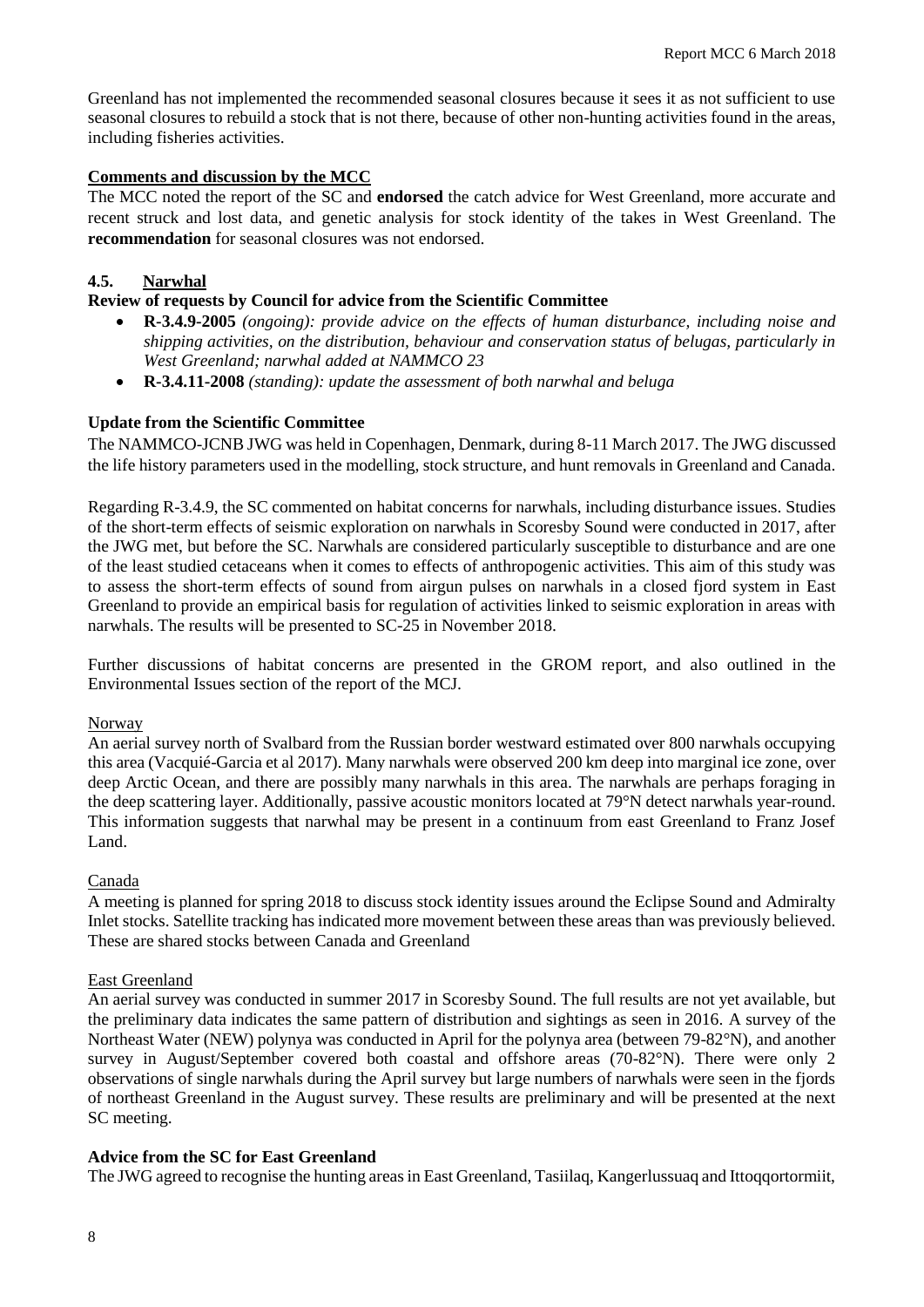as three separate management areas. Maintaining these areas as three stocks is a more precautionary approach and hence is more likely to avoid local depletion.

Based on the assessment, the SC agreed that catches should be reduced to less than 10 narwhals in both Ittoqqortormiit and Kangerlussuaq. In addition, the advice for the southern hunting areas applies only to Kangerlussuaq fjord. The JWG recommended that no catches are taken south of 68°N.

This advice should be updated with new abundance estimates from surveys in 2017. The information that we have on abundance indicates that the harvest may be causing a population decline. This decline was confirmed by the model estimates, independent of the aerial survey results, lending more evidence of a real decline.

The SC recognises that these recommendations include a considerable reduction in catch advice for the communities in east Greenland, however, declines in abundance necessitate these reductions.

#### **Updates from Member Countries**

Catches in West Greenland are 328 and 91 in East Greenland. Quotas are based on NAMMCO SC advice from 2015, 424 in West Greenland and 66 in East Greenland. The catch numbers include struck and lost without specifying the actual numbers of S/L.

Greenland informed the MCC that the Executive Order regulating narwhals and beluga may be revised in 2018, due to possible changes in management units in East Greenland.

#### **Comments and discussion by the MCC**

The MCC noted the report of the SC.

The MCC requested that the SC provide a description of the criteria that are used for defining the management units before they can endorse the advice of splitting the management units into 3, the catch advice for Ittoqqortormiit, Tasiilaq and Kangerlussuaq, and the advice for no catches south of 68°N, due to the severe effects the regulations can have on the local communities.

## **Global Review of Monodontids**

Prewitt presented an overview of the Global Review of Monodontids meeting that was held in March 2017.

Greenland commented that as the report is very long, it would be valuable to have an executive summary for this meeting. Prewitt agreed to make this summary and forward it to all parties.

#### **4.6. Sei whales**

#### **Review of requests by Council for advice from the Scientific Committee**

- **R-1.7.12-2014** *(ongoing): Greenland requests the SC to give information on sustainable yield based on new abundance estimates expected from TNASS2015 for all large baleen whales in West Greenland waters*
- **R-3.5.3-2010** *amended (ongoing): assess the status of sei whales in West Greenland waters and the Central North Atlantic and provide minimum estimates of sustainable yield*

## **Update from the SC**

Mikkelsen updated the MCC that data from 2007 and 2015 surveys will be explored to assess whether a minimum abundance estimate can be calculated. More information will be discussed at the AEWG meeting in spring 2018.

## **Updates from Member Countries**

There were no updates.

## **Comments and discussion by the MCC**

The MCC noted the report.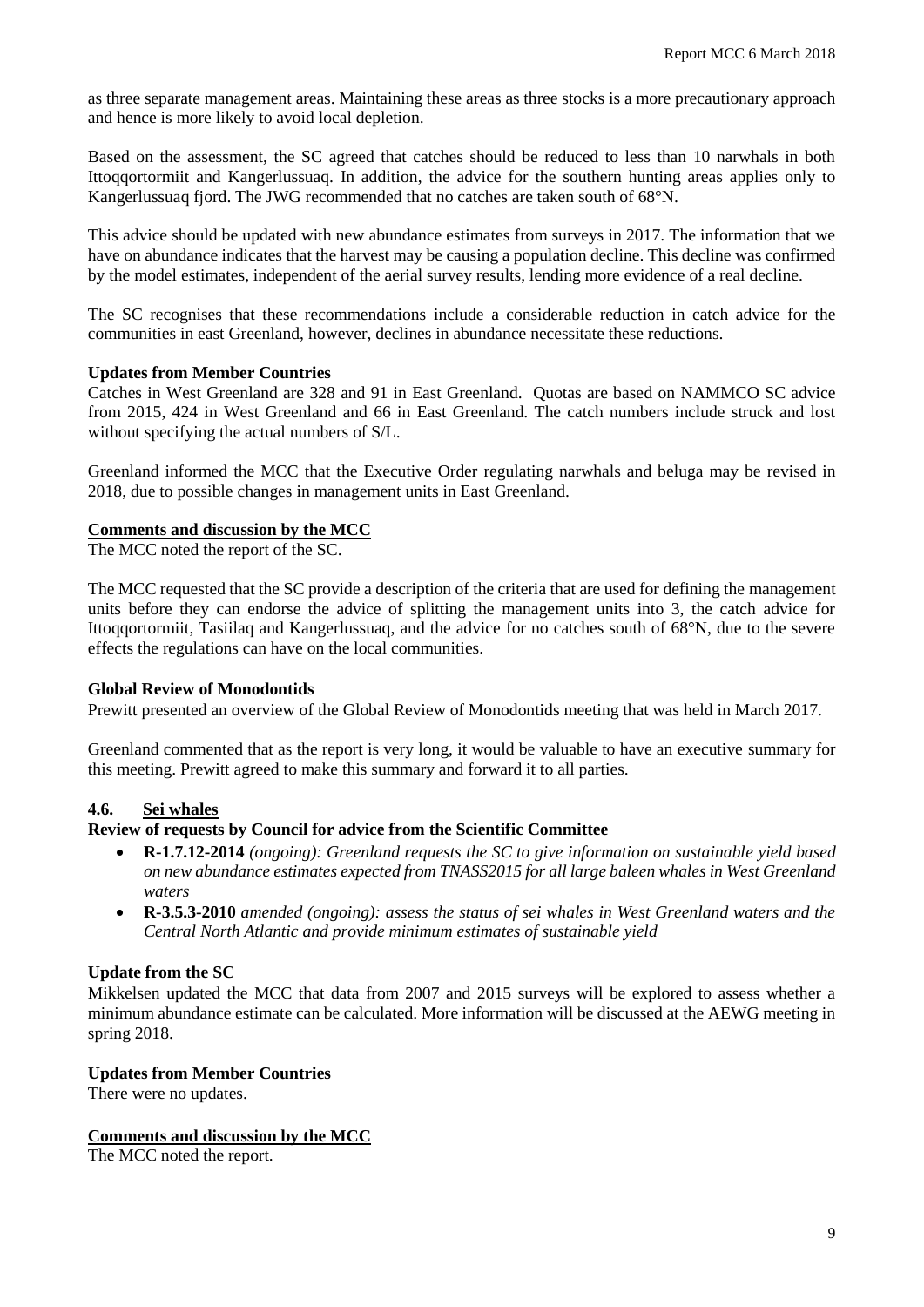## **4.7. Northern bottlenose whales**

## **Update from the SC**

Mikkelsen updated the MCC that a new abundance estimate of bottlenose whales from the Faroese component of the 2007 T-NASS survey that was analysed together with data on deep diving species from the SCANS-II and CODA surveys: 19,539 (95% C.I. 9921-38,482; CV 0.36) animals.

In Norway there has been some satellite tagging in the North Atlantic, and the SC awaits the published paper.

## **Updates from Member Countries**

No new information was presented.

## **Comments and discussion by the MCC**

The MCC noted the report.

## **4.8. Killer whales**

## **Review of requests by Council for advice from the Scientific Committee**

• **R-3.7.2-2004** *(ongoing): review the knowledge on the abundance, stock structure, migration and feeding ecology of killer whales in the North Atlantic, and to provide advice on research needs to improve this knowledge. Priority should be given to killer whales in the West Greenland – Eastern Canada area.*

## **Update from the SC**

The SC **reiterated** its previous concerns regarding the hunt in east Greenland which is unregulated, and from a species with no abundance estimate from this area and unknown stock identity. There is little information available to be able to provide advice on a sustainable removal level.

The SC discussed that it may be difficult to fully validate the catch statistics, however it may be possible to recreate the previous catch histories based on independent observations, for example by contacting scientists that were in Tasiilaq, etc. when these catches occurred.

The last review of killer whales in the North Atlantic was in 1987.

## Recommendation from SC

The SC recommends that NAMMCO contract a scientist to prepare a working document for the next SC meeting which reviews all available information and current research activities on abundance, stock structure, and movements of killer whales in the North Atlantic.

## **Updates from Member Countries**

The Executive order in Greenland on small cetaceans is still pending.

## **Comments and discussion by the MCC**

The MCC noted the report and **endorsed** the **recommendation** for a review paper covering all available information and current research on killer whales in the North Atlantic.

## **4.9. Long-finned pilot whales**

## **Review of requests by Council for advice from the Scientific Committee**

- **R-1.7.11-2007** *(ongoing): develop estimates of abundance and trends as soon as possible*
- **R-3.8.6-2011** *(ongoing): complete a full assessment of pilot whales in the North Atlantic and provide advice on the sustainability of catches...with particular emphasis on the Faroese area and East and West Greenland. In the short term...provide a general indication of the level of abundance of pilot whales required to sustain an annual catch equivalent to the annual average of the Faroese catch in the years since 1997*

The SC noted that the second part (provide a general indication….) of R-3.8.6 has been completed.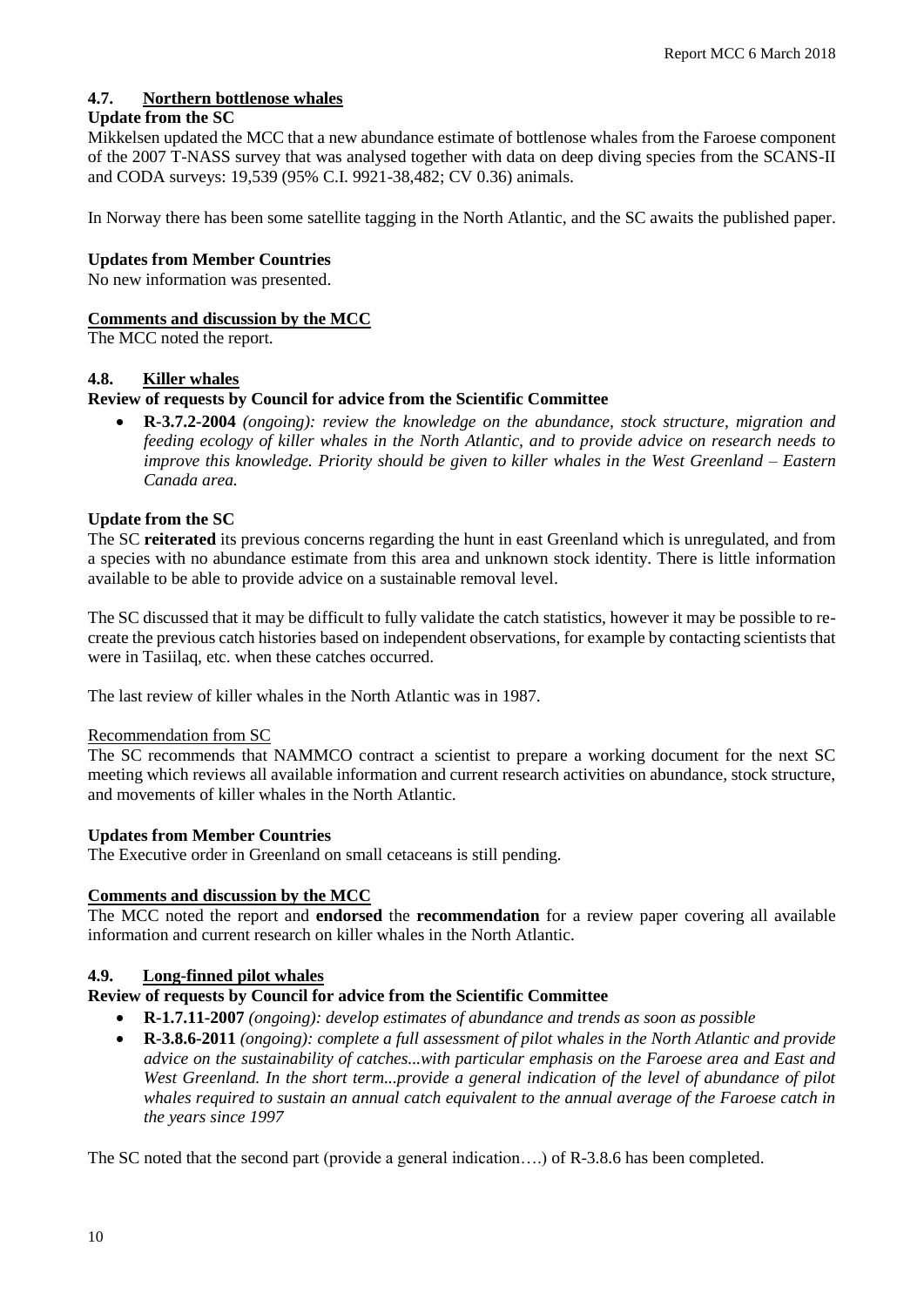## **Update from the SC**

#### Faroe Islands

A new abundance estimate of pilot whales from the NASS 2015 survey has been completed, and that has been integrated in a trend analysis of pilot whales in North Atlantic, including all sightings surveys since 1987 and partly also the CODA/SCANS surveys. The new estimate is on level with the largest estimate from previous surveys, and no trend was detectable in the estimated abundance of the pilot whale stock over the 28-year period. A manuscript has been submitted for the NAMMCO scientific publication series. The estimate will be presented to the Abundance Estimates WG in May.

Samples are being collected to investigate age, diet and life history parameters, and analysis is ongoing. The results will be presented at the planned PWWG.

Satellite tagging is planned, but has not been possible yet. The local sheriff in each of 6 whaling districts oversees the drives and makes the decision on whether a pod should be taken by the hunters or made available for tagging. The SC **recommended** that the satellite tagging be given a higher priority. The SC further suggested that the Ministry could set up a rotation system so any individual community is not affected by "losing" their whales multiple times.

## Greenland

Increasing catches of pilot whales have been reported since 2009 in southeast Greenland, probably due to a reduction of summer sea ice making the animals more accessible to hunters.

## Pilot Whale Working Group

The SC **recommended** that a Pilot Whale working group meeting be held in 2019. The TORs for this meeting would be:

- full assessment of pilot whales in the North Atlantic
- provide advice on the sustainability of catches...with particular emphasis on the Faroese area and East and West Greenland.

## **Updates from Member Countries**

The Faroe Islands informed the MCC that in 2017 the catch was 1,203 pilot whales.

## **Comments and discussion by the MCC**

The MCC noted the report from SC and **endorsed** the **recommendation** to give satellite tagging a higher priority in the Faroe Islands.

At NAMMCO-25, the MCC endorsed the **recommendation** for a PWWG in 2019, however at this meeting it was decided to postpone the PWWG meeting until 2020.

## **4.10. White-beaked, white-sided and bottlenose dolphins**

## **Review of requests by Council for advice from the Scientific Committee**

• **R-3.9.6-2004** *(ongoing): assessments of dolphin species*

## **Update from the SC**

## Faroe Islands

After 2006 only a few catches of white-sided dolphins have been taken, but in 2017 catches have been higher again. Not much is known about the abundance of white-sided dolphins in North Atlantic, and therefore there is some concern over taking species where little information is known. The plan is to generate an abundance estimate from the NASS2015 survey.

## Greenland

Increasing catches of white-beaked dolphins have been reported since 2009 in southeast Greenland, probably due to a reduction of summer sea ice making the animals more accessible to hunters. GINR has collected stomach contents samples to investigate feeding ecology.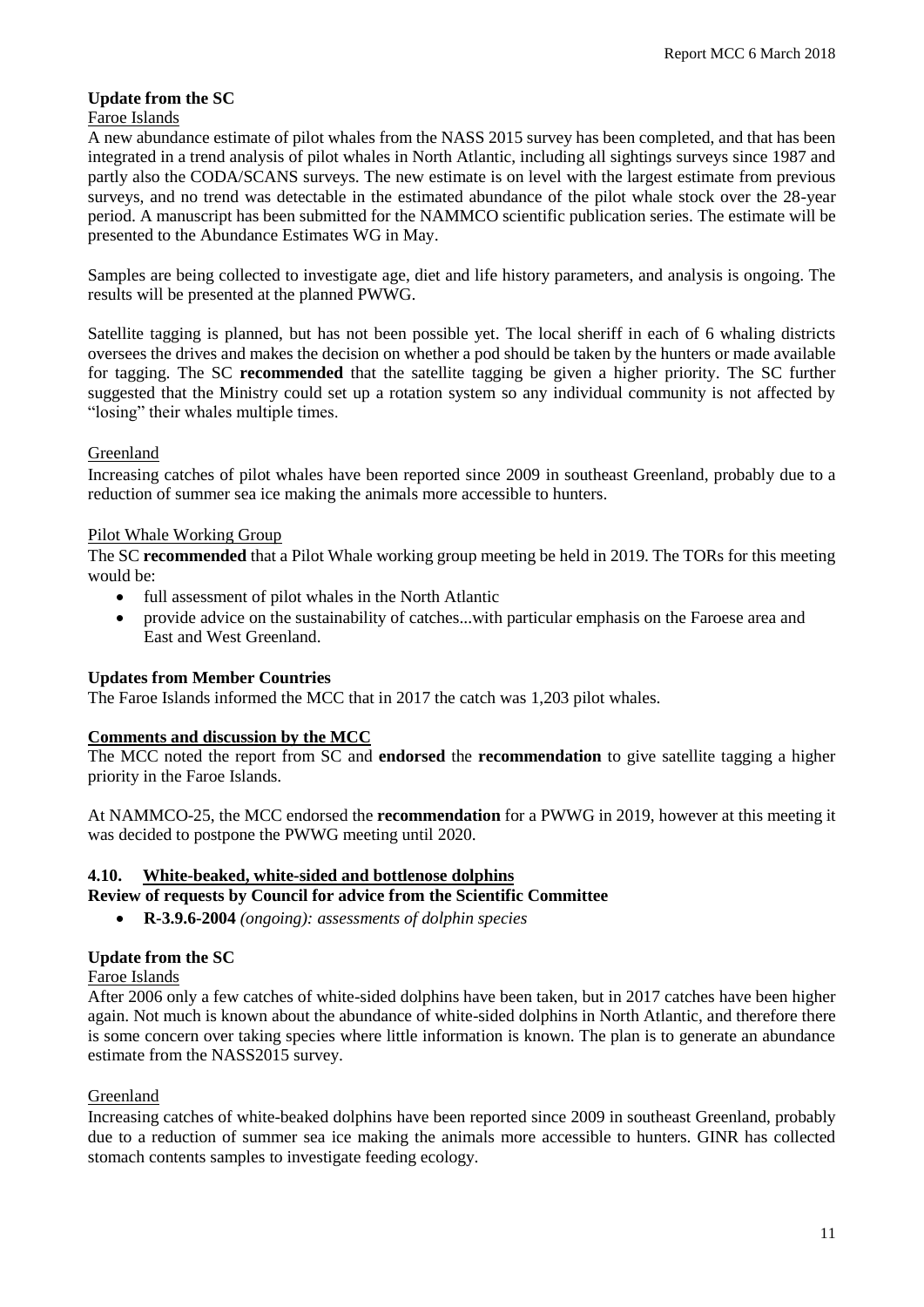## **Updates from Member Countries**

No updates were provided to the meeting.

## **Comments and discussion by the MCC**

The MCC noted the report of the SC.

## **4.11. Harbour porpoise**

## **Review of requests by Council for advice from the Scientific Committee**

• **R-3.10.1-1997** *(ongoing): comprehensive assessment of the species throughout its range*

## **Update from the SC**

#### Norway

During 2016 and 2017, 133 by-caught harbour porpoises were collected by IMR for biological sampling. The overall goal of the study is to investigate the role of HP in the coastal ecosystem. The samples so far have been analysed for stomach contents, stable isotopes, fatty acids, and life-history parameters (including age at maturity and reproductive rates). Additional analyses will include genetics to investigate stock identity, pollutants, and health assessments. Finally, a food-web model is being developed for the Vestfjord area close to Lofoten to study the role of HP in this area.

An abundance estimate is now available from the SCANS-III survey which was extended from 62 to include Vestfjorden, an area of large by-catches. The estimate was 25,000 between Stadt and Vestfjorden. Preliminary investigations using this new abundance estimate suggest that by-catches are within PBR.

The sightings of harbour porpoises in the southern parts of the survey area were more offshore than in the previous survey conducted in 2013.

In addition to the SCANS-III survey, experimental surveys were conducted in the fjords in northern Norway. In Verangerfjord there were many sightings of harbour porpoises, whereas in Porsangerfjord there were lower densities, suggesting that harbour porpoise numbers are quite variable between fjords.

The aerial survey north of Stadt did not cover some of the largest fjords, however when some large fjords, such as Trondheimsfjord was covered, there were not many harbour porpoises. This suggests that large fjords may not be as important to harbour porpoises as the general coastal regions.

## Iceland

Samples are being collected from by-caught animals by fishermen. 150 samples were collected in 2017, and 20 in 2016. This is an ongoing study for a genetics mark-recapture analysis.

## Faroe Islands

It is legal to harvest harbour porpoises, but the numbers appear to be very low. Catch reporting is required to the sheriff, and the sheriff should thereafter report to the Ministry. The SC **recommended** that if harbour porpoises are taken, scientific samples should be collected.

## **Greenland**

Previous satellite tagging has been presented to the SC. Results from an ongoing genetics study looking into stock structure may be available next year. The SC encouraged these results to be included in larger analysis, and Greenland reported that they can collect more samples each year.

A PhD study on distribution and dive patterns, primarily based on the tagging, is expected in 2018.

## General

As stock structure is an important question in the North Atlantic, the SC encouraged a combined analysis genetics, and encouraged NAMMCO countries to provide samples.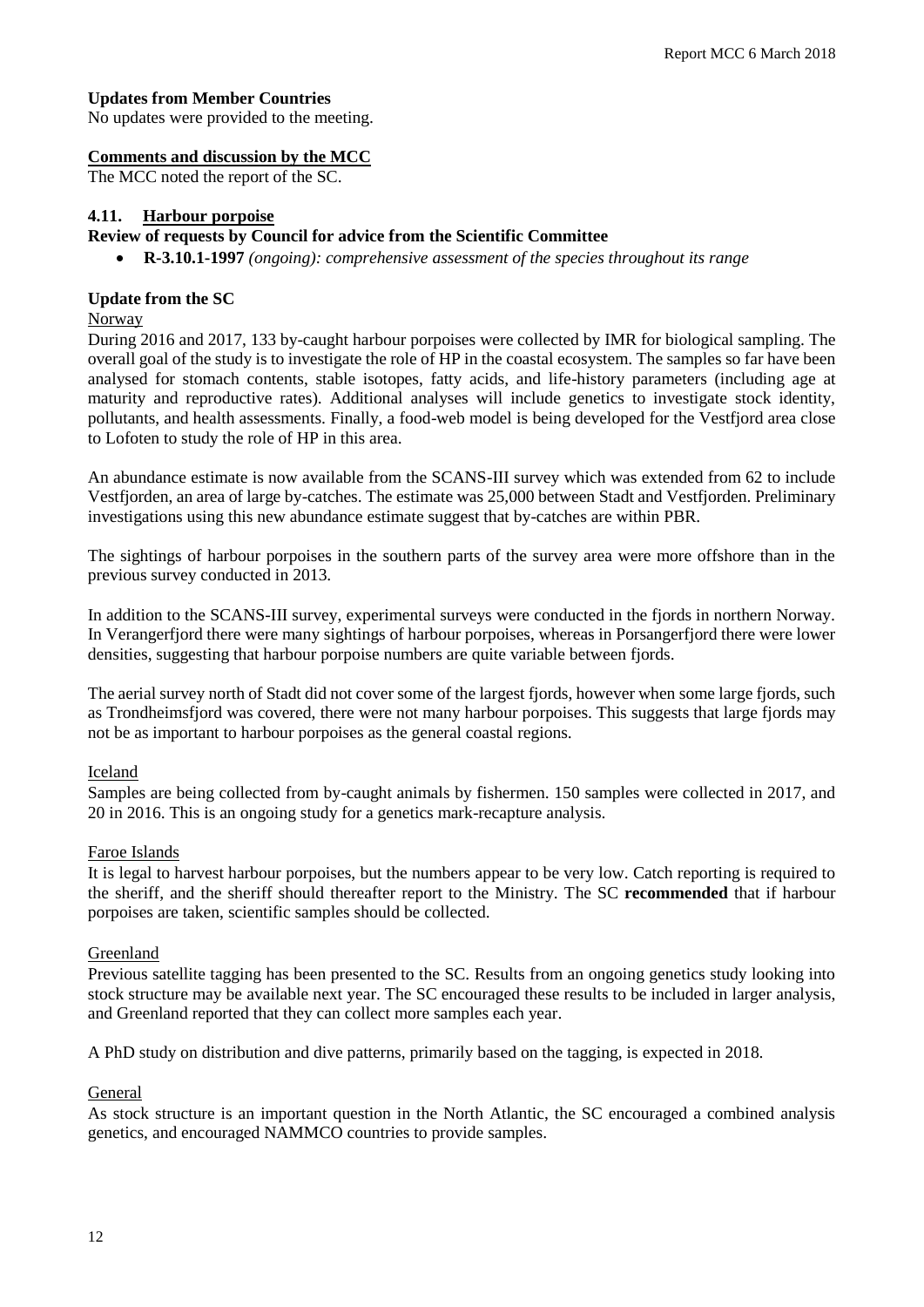## Harbour Porpoise Working Group

At NAMMCO-25, Council endorsed a **recommendation** for a HPWG meeting in 2018. The SC **recommended** that the HPWG be postponed until 2019 in order to ensure that the results from ongoing analyses are completed in time to be presented to the WG.

## **Updates from Member Countries**

Greenland informed the MCC that there are no quota regulations on small cetaceans in Greenland. A draft on the executive order is still pending.

## **Comments and discussion by the MCC**

The MCC noted the report of the SC.

## The MCC **endorsed** the **recommendations** for

- catches to be validated, if possible, including assessing whether by-catches are included in the catch statistics
- scientific samples should be taken from harbour porpoises caught in the Faroe Islands.
- a combined genetics analysis, with samples from all NAMMCO countries

It was also decided to further postpone the HPWG to 2020.

## **4.12. Sperm whale**

## **Update from the SC**

#### Norway

There were no sightings in the survey in the Barents Sea. Satellite tagging continues off Svalbard.

#### Faroe Islands/Iceland

There were multiple sightings during NASS2015, and it will be investigated whether it is possible to calculate an abundance estimate, in cooperation with Iceland. Sperm whales are a large component of the ecosystem in terms of biomass, and the SC **recommends** that an abundance estimate is calculated.

## **Comments and discussion by the MCC**

The MCC noted the report of the SC and endorsed the **recommendation** that an abundance estimate is calculated (if possible).

## **4.13. Bowhead whale**

## **Review of requests by Council for advice from the Scientific Committee**

• **R-1.7.12-2014** *(ongoing): Greenland requests the SC to give information on sustainable yield based on new abundance estimates expected from TNASS2015 for all large baleen whales in West Greenland waters* 

The SC recommended that R-1.7.12 be removed for bowhead whales because this does not apply to this species. Greenland had questions regarding this suggestion and will consult with the scientists at the GINR. Until then, this request should remain applicable for bowhead whales.

## **Update from the SC**

## Norway

Collaborative fieldwork with NPI, GINR and Russian colleagues on satellite tagging and biopsying bowhead whales in the Fram Strait May-June 2017. Tracking results so far show that the animals have spread out in the whole distributional area for this stock from south along the east coast of Greenland and into Franz Josef Land, Russia.

There were many open water sightings in the Barents Sea around 79°N 56°E including several groups of bowhead whales.

## Greenland

During the winter and August survey of the NEW polynya there were many sightings of bowhead whales. No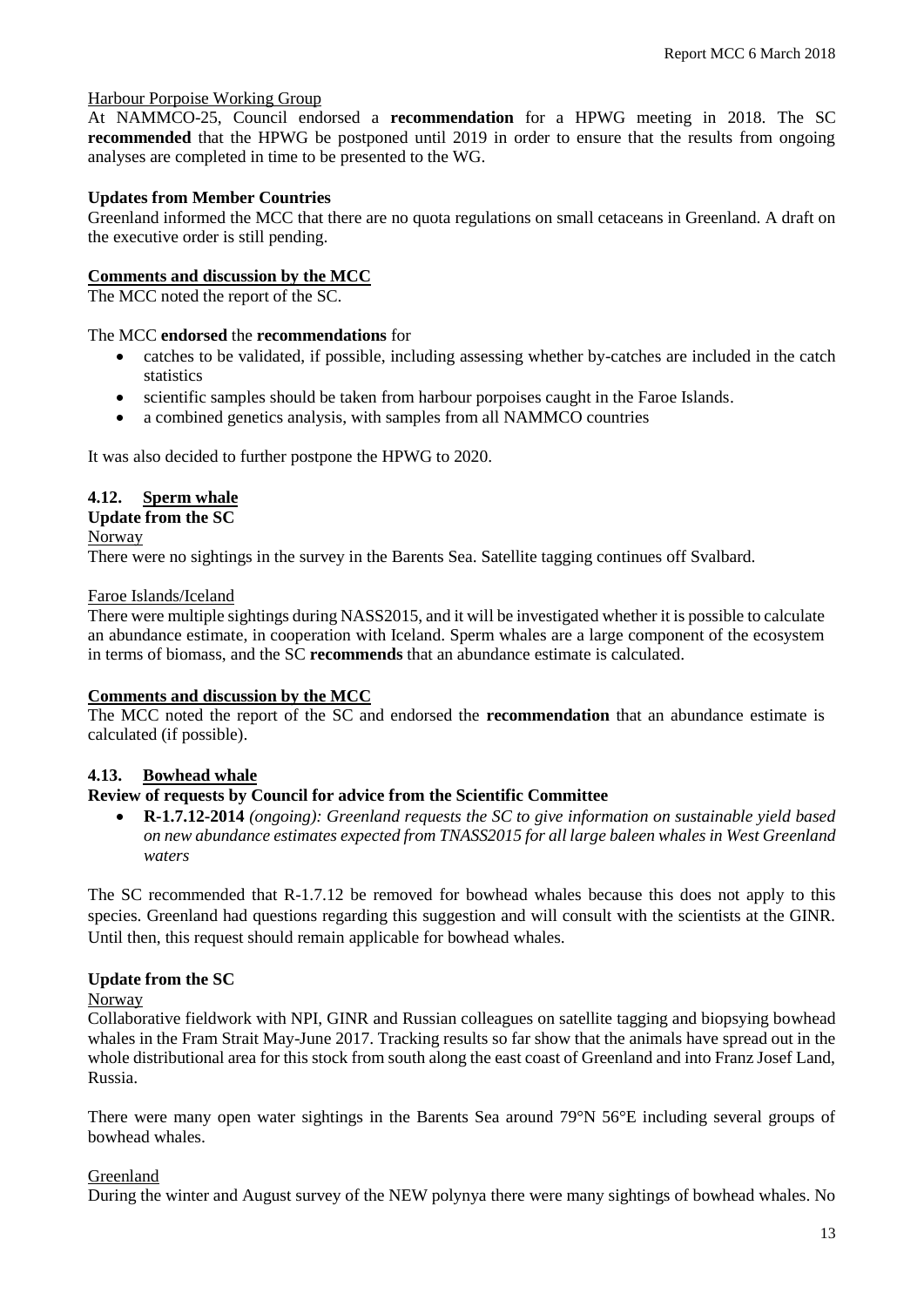estimate is available yet, but these may be presented next year. Tagging efforts in Disko Bay are ongoing.

## Canada

Biopsy samples and photographs using drones were collected from bowhead whales in Cumberland Sound as part of developing genetic mark-recapture and photo-id catalogues to study abundance and life history characteristics.

## **Updates from Member Countries and Observers**

Greenland informed the MCC that in both 2017 and 2018 the is quota 2/year, however there were no catches in 2017. The hunting period 1 April to 31 December. Two dead bowhead whales were found floating in East Greenland. Canada asked if the cause of death for the dead floating was determined, an investigation was conducted, however Greenland informed that the exact cause could not be fully determined.

Canada informed the MCC that there is a small Inuit subsistence harvest of EC-WG bowhead whales in Canada. This fishery is subject to the provisions of the Nunavut Agreement (NA), the Nunavik Inuit Land Claims Agreement (NILCA), the *Fisheries Act* and its supporting regulations.

In the eastern Canadian Arctic, the combined maximum take is seven (7) EC-WG bowhead whales per year. Of these, five (5) are allocated within Nunavut and two (2) in northern Québec (Nunavik).

Fisheries and Oceans Canada (DFO) issues a Marine Mammal Fishing License for each subsistence harvest that has been approved by the appropriate Regional Wildlife Organization. The DFO Marine Mammal Fishing Licence authorizes individual Hunt Captains "…to hunt and land one, or strike two bowhead whales whichever occurs first." The primary killing device is the penthrite grenade. Unused strikes cannot be carried over between years.

DFO also provides annual summaries to the Scientific Sub-Committee of the International Whaling Commission (IWC).

For the most recent 3 years (2015-2017), a combined total of seventeen (17) bowhead hunts were approved. Of these, only five (5) hunts were conducted and four (4) bowheads were successfully landed.

NTI informed the MCC that the high costs associated with conducting the bowhead hunts are one of the main reasons why there have not been many hunts.

## **Comments and discussion by the MCC**

The MCC noted the report of the SC.

## **4.14. Blue Whale**

# **Update from the SC**

#### Norway

Four blue whales were biopsied off Svalbard in 2017 in an ongoing study. Although no blue whales were seen off the shelf break where they would be expected, during the August survey many were seen north of Svalbard. There have been 4 summer surveys, and Norway is preparing an analysis of the presence of blue whales in relation to relevant prey species in the upper 100-150 m.

## Greenland

Last year was first year with consistent sightings of blue whales in Disko Bay all summer.

## Photo-ID

There is an ongoing photo-ID study in Iceland and NAMMCO countries are encouraged to submit photos. Blue whales that were previously seen in Canada have not been seen recently, and they are not seeing calves. It would be good to have more cooperation from photo-ID studies in other areas to see if those whales have been seen in other areas. The SC encouraged more cooperation on photo-ID studies.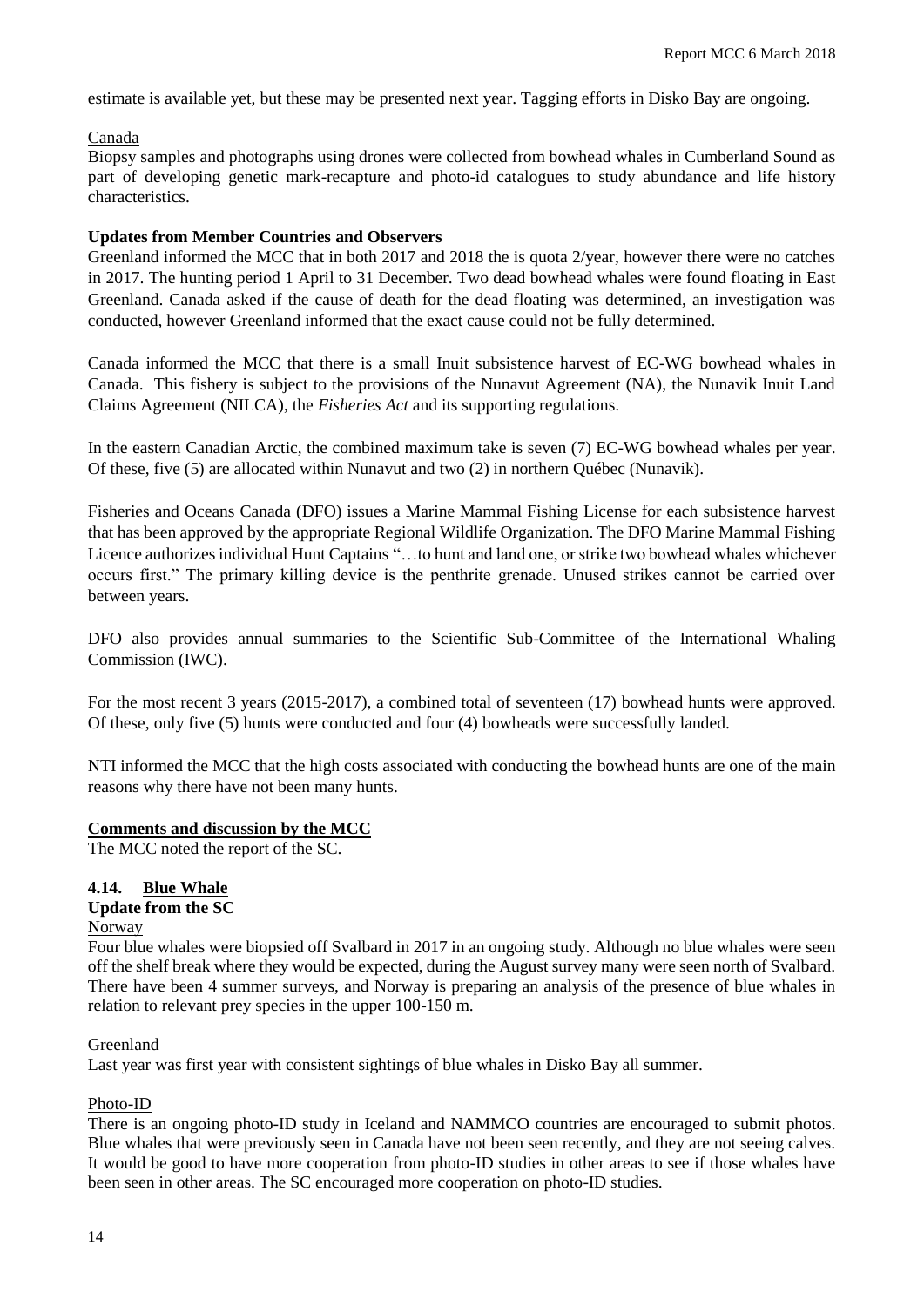## **Updates from Member Countries**

No updates were given.

## **Comments and discussion by the MCC**

The MCC noted the report of the SC.

## **5. ANY OTHER BUSINESS**

The MCC discussed whether it would be more efficient to not present information that is contained in the NPRs to the MCs. Greenland noted that while it is correct that some of this information is provided in the NPRs, the presentation of this information to the MCs ensures good dialog among the parties.

Levermann thanked the participants, especially Haug, Mikkelsen, Prewitt and Winsnes. The MCC thanked Levermann for her efficient and able chairing of all three Management Committee meetings.

The report was adopted on 8 March 2018.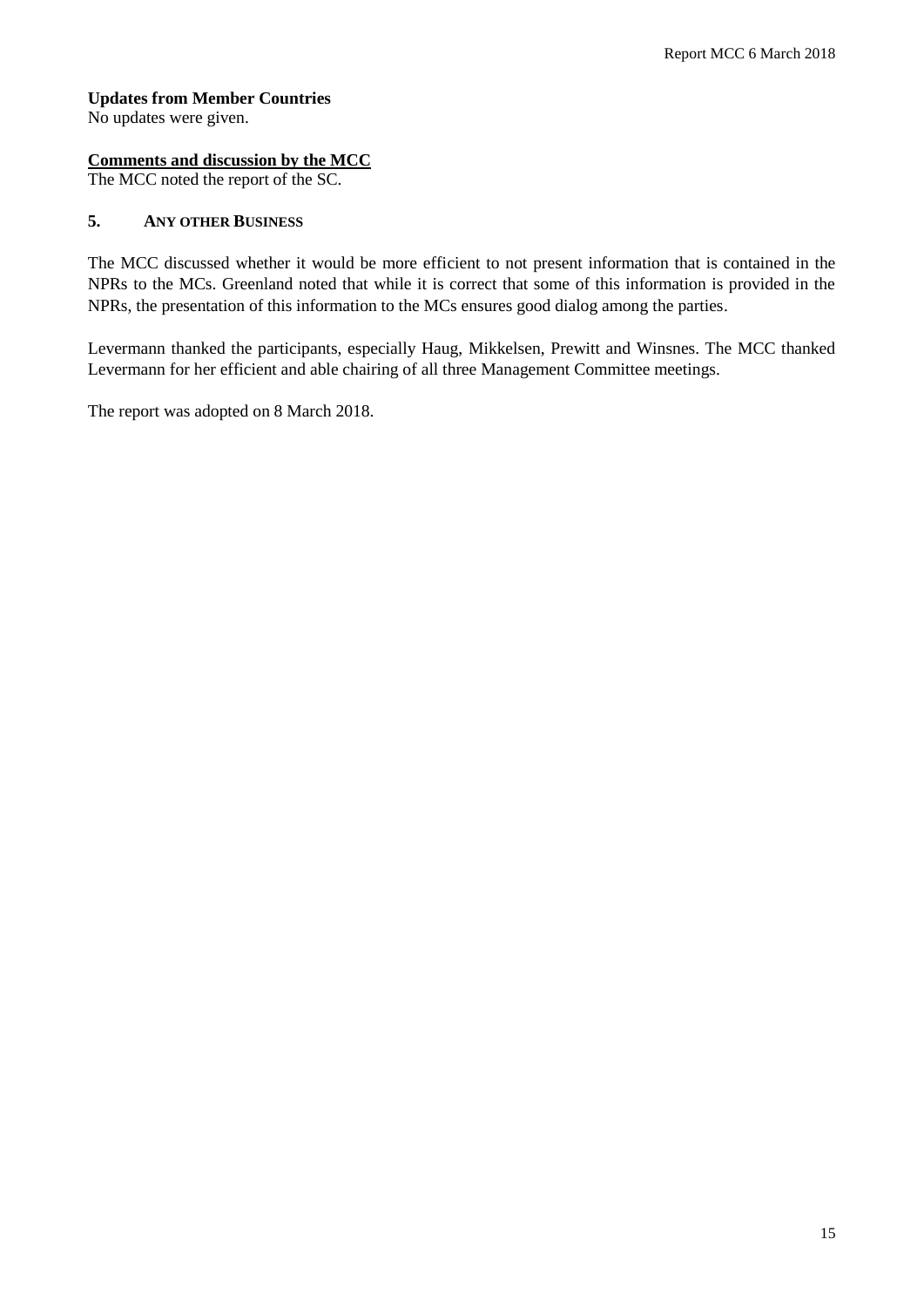## **Appendix 1 - Agenda**

- **1. CHAIRMAN'S OPENING REMARKS**
- **2. ADOPTION OF AGENDA**
- **3. NASS**

## **4. CONSERVATION AND MANAGEMENT MEASURES FOR WHALE STOCKS**

- **4.1.** Fin whale
- **4.2.** Humpback whales
- **4.3.** Minke whales
- **4.4.** Beluga
- **4.5.** Narwhal
- **4.6.** Sei whales
- **4.7.** Northern bottlenose whales
- **4.8.** Killer whales
- **4.9.** Long-finned pilot whales
- **4.10.** White-beaked, white-sided and bottlenose dolphins
- **4.11.** Harbour porpoise
- **4.12.** Sperm whale
- **4.13.** Bowhead whale
- **4.14.** Blue Whale
- **5. ANY OTHER BUSINESS**